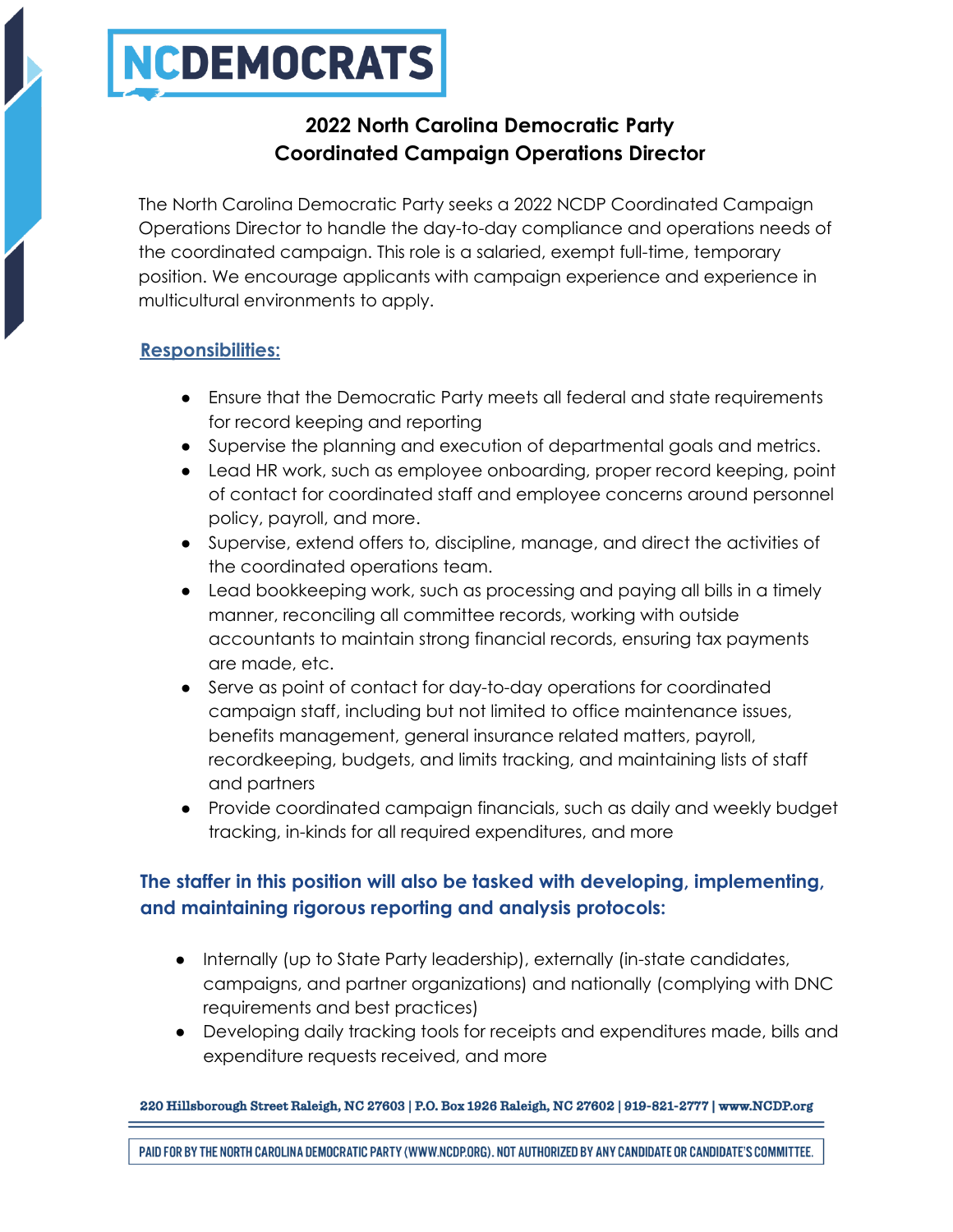# NCDEMOCRATS

- Weekly cashflow projections, including detailed information regarding types of money / permissible funding sources, as well as weekly expenditure projections with a look-ahead to known bills, payroll, benefits, etc.
- Monthly and quarterly updates for State Party leaders, campaigns, the DNC, and other partners

#### **This is not your typical role; candidates should also be comfortable with:**

- Work hours vary from standard office hours and include weekends. This is an exempt, salaried, management position.
- Experience supervising, managing, and directing state campaign employees.
- Managing multiple priorities while maintaining a real passion for accuracy.
- Taking initiative to think ahead and provide solutions.
- Rigorous reporting and analysis up to State Party leadership, on behalf of in-state candidates and campaigns, and to ensure compliance with DNC programmatic reporting requirements.
- Travel may be required, and the position requires possession of personal transportation.

#### **NC Democratic Party Benefits:**

Salary is commensurate with experience.

All full-time employees are offered a comprehensive benefits package, 100% covered by NCDP. This includes medical, dental, vision, disability, and life insurance. Benefits become active on your first day of employment. Employees can add partners and dependents to health benefits but are responsible for covering the additional cost.

#### **How to apply:**

Applications can be sent in via email, to jobs@ncdp.org. All applications must include the following items to be considered:

- Cover letter: should showcase your interest in this position and highlights your unique skill set(s) and qualification(s).
- Resume
- Writing sample; should be from professional experience
- Salary requirements
- References; at least 2-3 professional contacts

220 Hillsborough Street Raleigh, NC 27603 | P.O. Box 1926 Raleigh, NC 27602 | 919-821-2777 | www.NCDP.org